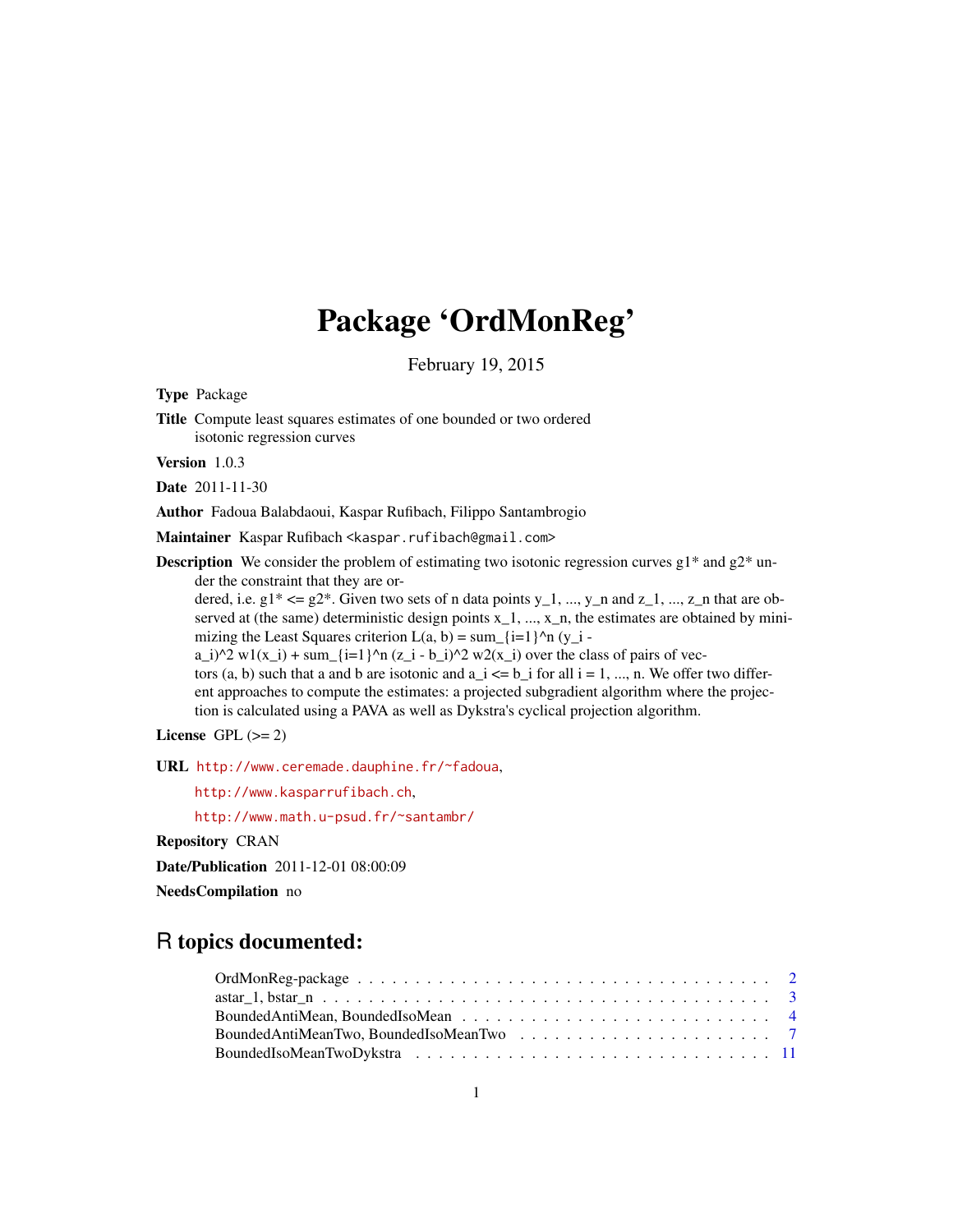<span id="page-1-0"></span>

| Index |  |  |  |  |  |  |  |  |  |  |  |  |  |  |  |  |  |  | 19 |
|-------|--|--|--|--|--|--|--|--|--|--|--|--|--|--|--|--|--|--|----|
|       |  |  |  |  |  |  |  |  |  |  |  |  |  |  |  |  |  |  |    |
|       |  |  |  |  |  |  |  |  |  |  |  |  |  |  |  |  |  |  |    |
|       |  |  |  |  |  |  |  |  |  |  |  |  |  |  |  |  |  |  |    |
|       |  |  |  |  |  |  |  |  |  |  |  |  |  |  |  |  |  |  |    |
|       |  |  |  |  |  |  |  |  |  |  |  |  |  |  |  |  |  |  |    |
|       |  |  |  |  |  |  |  |  |  |  |  |  |  |  |  |  |  |  |    |

OrdMonReg-package *Compute least squares estimates of one bounded or two ordered antitonic regression curves*

#### Description

We consider the problem of estimating two isotonic regression curves  $g_1^{\circ}$  and  $g_2^{\circ}$  under the constraint that  $g_1^{\circ} \leq g_2^{\circ}$ . Given two sets of *n* data points  $y_1, \ldots, y_n$  and  $z_1, \ldots, z_n$  that are observed at (the same) deterministic design points  $x_1, \ldots, x_n$ , the estimates are obtained by minimizing the Least Squares criterion

$$
L(a, b) = \sum_{i=1}^{n} (y_i - a_i)^2 w_1(x_i) + \sum_{i=1}^{n} (z_i - b_i)^2 w_2(x_i)
$$

over the class of pairs of vectors  $(a, b)$  such that a and b are isotonic and  $a_i \leq b_i$  for all  $i =$  $1, \ldots, n$ . We offer two different approaches to compute the estimates: a projected subgradient algorithm where the projection is calculated using a pool-adjacent-violaters algorithm (PAVA) as well as Dykstra's cyclical projection algorithm..

Additionally, functions to solve the bounded isotonic regression problem described in Barlow et al. (1972, p. 57) are provided.

# Details

| Package: | OrdMonReg  |
|----------|------------|
| Type:    | Package    |
| Version: | 1.0.3      |
| Date:    | 2011-11-30 |
| License: | $GPL (=2)$ |

#### Author(s)

Fadoua Balabdaoui <fadoua@ceremade.dauphine.fr> <http://www.ceremade.dauphine.fr/~fadoua>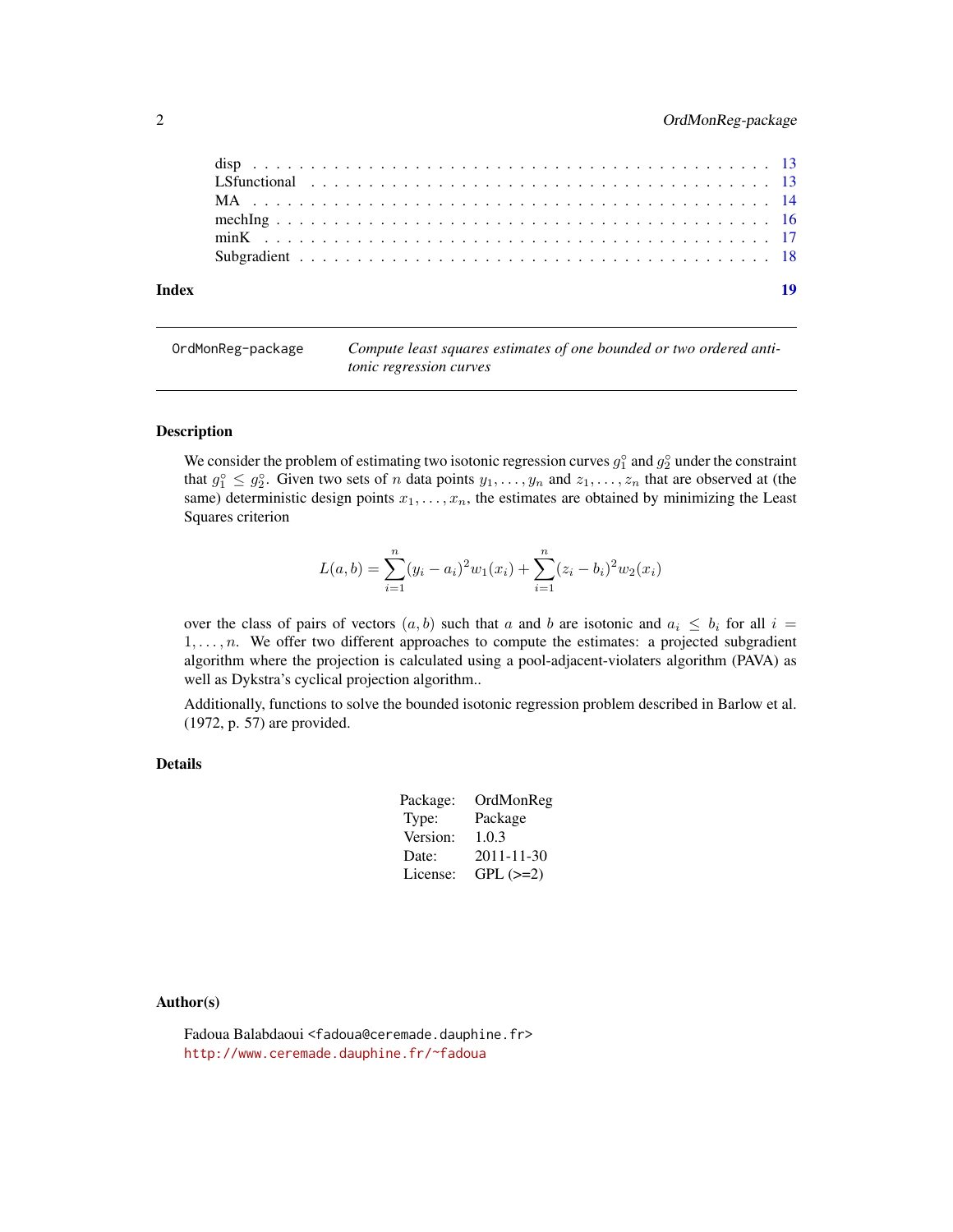<span id="page-2-0"></span>Kaspar Rufibach (maintainer) <kaspar.rufibach@gmail.com> <http://www.kasparrufibach.ch>

Filippo Santambrogio <filippo.santambrogio@math.u-psud.fr > <http://www.math.u-psud.fr/~santambr/>

#### References

Balabdaoui, F., Rufibach, K., Santambrogio, F. (2009). *Least squares estimation of two ordered monotone regression curves.* Preprint.

Barlow, R. E., Bartholomew, D. J., Bremner, J. M., Brunk, H. D. (1972). *Statistical inference under order restrictions. The theory and application of isotonic regression*. John Wiley and Sons, London - New York - Sydney.

Dykstra, R.L. (1983). An Algorithm for Restricted Least Squares Regression. *J. Amer. Statist. Assoc.*, 78, 837–842.

#### See Also

Other versions of bounded regression are implemented in the packages cir, Iso, monreg. The function [BoundedIsoMean](#page-3-1) is a generalization of the function isoMean in the package logcondens.

### Examples

## examples are provided in the help files of the main functions of this package: ?BoundedAntiMean ?BoundedAntiMeanTwo

astar\_1, bstar\_n *Computes explicitly known values of the estimates in the two ordered functions antitonic regression problem*

#### <span id="page-2-1"></span>Description

These functions compute the values  $a_1^*$  and  $b_n^*$ , the value of the estimate of the upper function at  $x_1$  and the value of the lower estimated function at  $x_n$  in the two ordered antitonic regression functions problem. These values can be computed via explicit formulas, unlike the values at  $x \in$  $x_2, \ldots, x_{n-1}$ , which are received via a projected subgradient algorithm. However,  $b_n^*$  enters this algorithm as an auxiliary quantity.

### Usage

astar\_1(g1, w1, g2, w2) bstar\_n(g1, w1, g2, w2)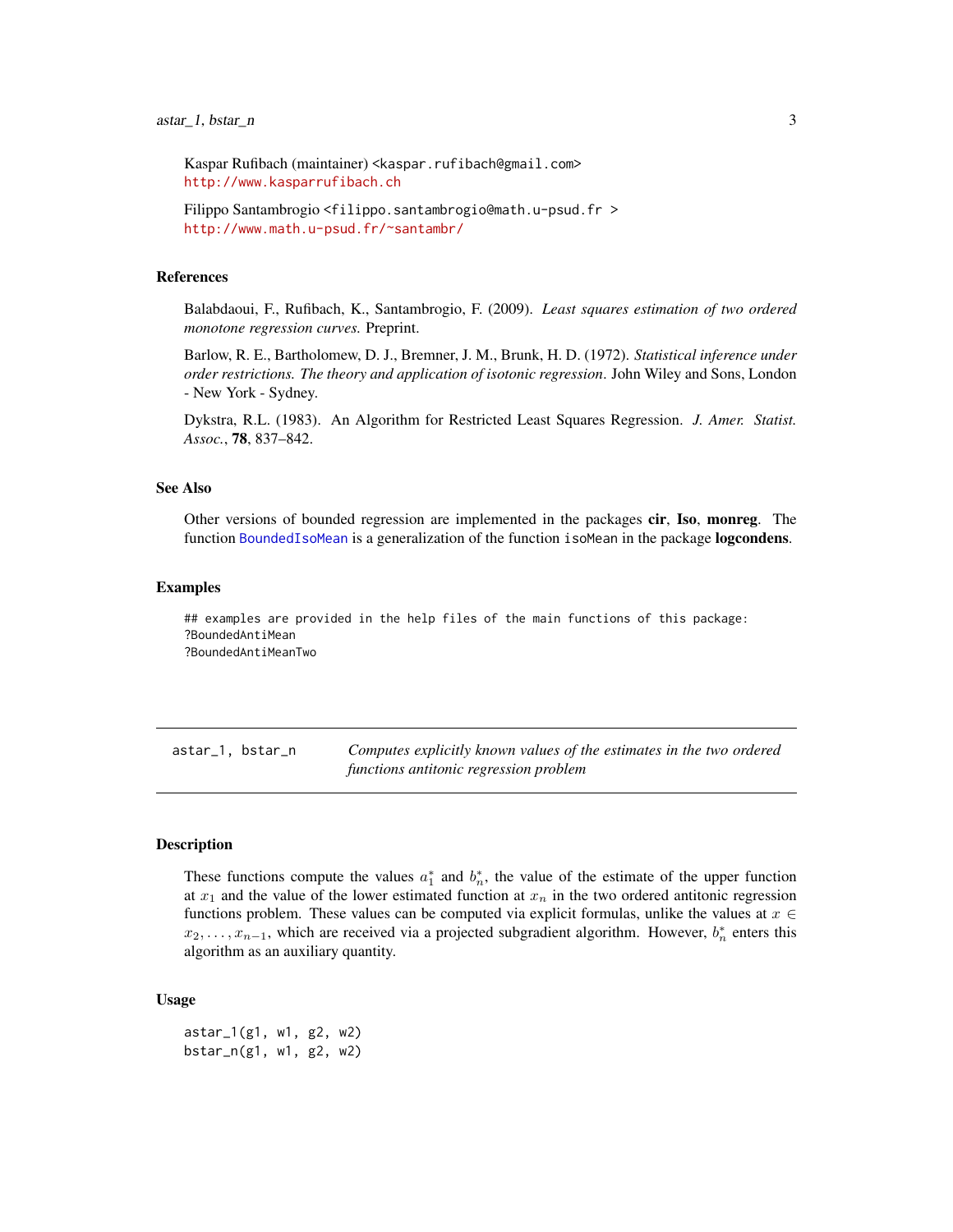### <span id="page-3-0"></span>Arguments

| g1 | Vector in $Rn$ , measurements of upper function. |
|----|--------------------------------------------------|
| w1 | Vector in $Rn$ , weights for upper function.     |
| g2 | Vector in $Rn$ , measurements of lower function. |
| w2 | Vector in $Rn$ , weights for lower function.     |

#### Value

Values of  $a_1^*$  and  $b_n^*$  are returned.

#### Author(s)

Fadoua Balabdaoui <fadoua@ceremade.dauphine.fr> <http://www.ceremade.dauphine.fr/~fadoua>

Kaspar Rufibach (maintainer) <kaspar.rufibach@gmail.com> <http://www.kasparrufibach.ch>

Filippo Santambrogio <filippo.santambrogio@math.u-psud.fr > <http://www.math.u-psud.fr/~santambr/>

#### References

Balabdaoui, F., Rufibach, K., Santambrogio, F. (2009). *Least squares estimation of two ordered monotone regression curves.* Preprint.

## See Also

This function is used by [BoundedAntiMeanTwo](#page-6-1).

BoundedAntiMean, BoundedIsoMean

*Compute least square estimate of an iso- or antitonic function, bounded below and above by fixed functions*

## <span id="page-3-1"></span>Description

This function computes the bounded least squares isotonic regression estimate, where the bounds are two functions such that the estimate is above the lower and below the upper function. To find the solution, we use the pool-adjacent-violaters algorithm for a suitable set function M, as discussed in Balabdaoui et al. (2009). The problem was initially posed in Barlow et al. (1972), including a remark (on p. 57) that the PAVA can be used to solve it. However, a formal proof is not given in Barlow et al. (1972). A short note detailing this proof is available from the authors of Balabdaoui et al. (2009) on request.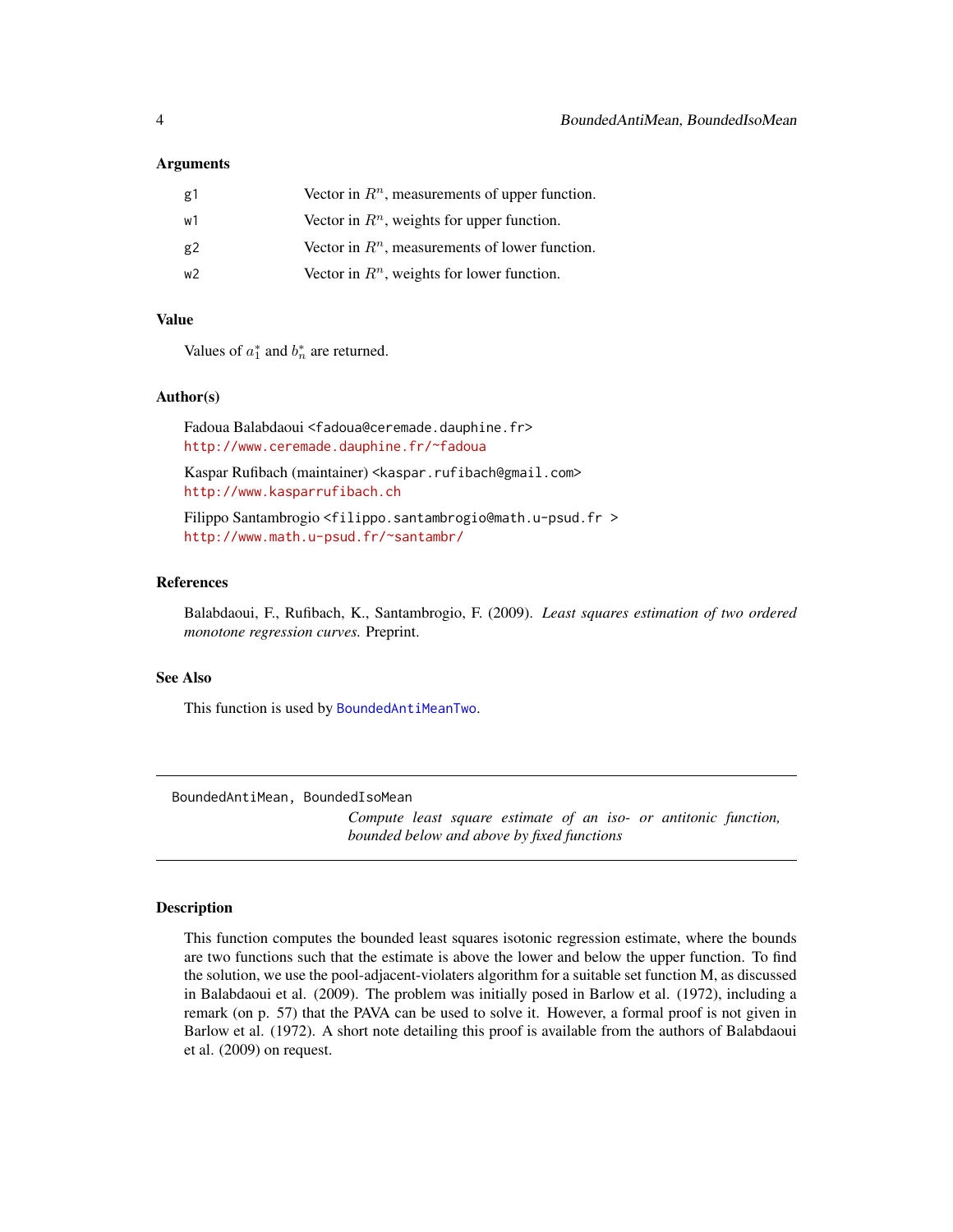### Usage

BoundedIsoMean(y,  $w$ ,  $a = NA$ ,  $b = NA$ ) BoundedAntiMean(y,  $w$ ,  $a = NA$ ,  $b = NA$ )

#### Arguments

| <sub>y</sub> | Vector in $Rn$ of measurements.                  |
|--------------|--------------------------------------------------|
| W            | Vector in $Rn$ of weights.                       |
| a            | Vector in $\mathbb{R}^n$ that gives lower bound. |
| h            | Vector in $Rn$ that gives upper bound.           |

# Details

The *bounded isotonic regression problem* is given by: For  $x_1 \leq \ldots \leq x_n$  let  $y_i, i = 1, \ldots, n$  be measurements of some quantity at the  $x_i$ 's, with true mean function  $g^{\circ}(x)$ . The goal is to estimate  $g^{\circ}$  using least squares, i.e. to minimize

$$
L(a) = \sum_{i=1}^{n} w_i (y_i - a_i)^2
$$

over the class of vectors  $a$  that are isotonic and satisfy

$$
a_{L,i} \leq a_i \leq a_{U,i}
$$
 for all  $i = 1, ..., n$ 

and two *fixed* isotonic vectors  $a<sub>L</sub>$  and  $a<sub>U</sub>$ . This problem can be solved using a suitable modification of the pool-adjacent-violaters algorithm, see Barlow et al. (1972, p. 57) and Balabdaoui et al. (2009).

The function BoundedAntiMean solves the same problem for antitonic curves, by simply invoking BoundedIsoMean flipping some of the arguments.

# Value

The bounded isotonic (antitonic) estimate  $(\hat{g}^{\circ})_{i=1}^n$ .

#### Author(s)

Fadoua Balabdaoui <fadoua@ceremade.dauphine.fr> <http://www.ceremade.dauphine.fr/~fadoua>

Kaspar Rufibach (maintainer) <kaspar.rufibach@gmail.com> <http://www.kasparrufibach.ch>

Filippo Santambrogio <filippo.santambrogio@math.u-psud.fr > <http://www.math.u-psud.fr/~santambr/>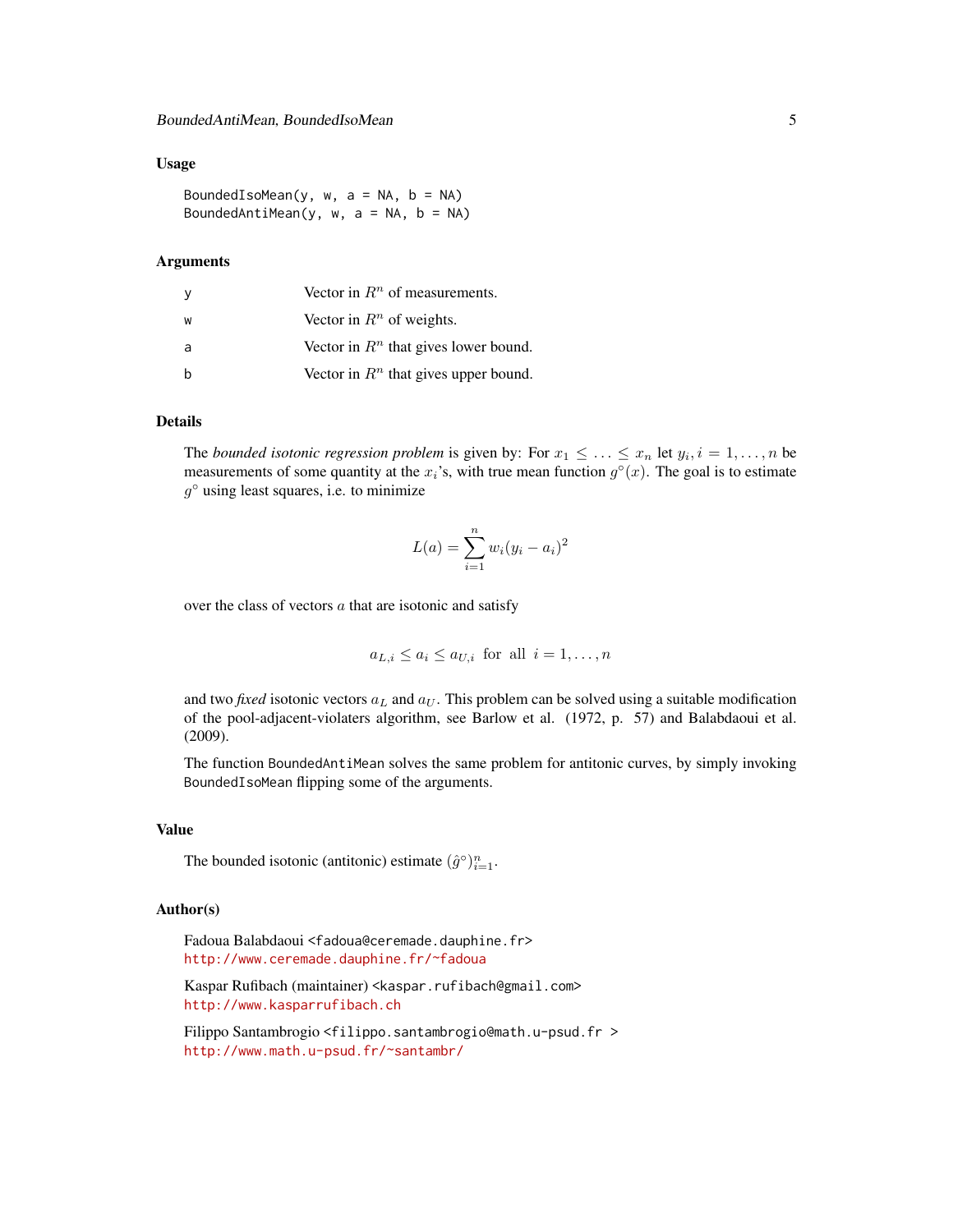#### <span id="page-5-0"></span>References

Balabdaoui, F., Rufibach, K., Santambrogio, F. (2009). *Least squares estimation of two ordered monotone regression curves.* Preprint.

Barlow, R. E., Bartholomew, D. J., Bremner, J. M., Brunk, H. D. (1972). *Statistical inference under order restrictions. The theory and application of isotonic regression*. John Wiley and Sons, London - New York - Sydney.

# See Also

The functions [BoundedAntiMeanTwo](#page-6-1) and [BoundedIsoMeanTwo](#page-6-1) for the problem of estimating *two* ordered antitonic (isotonic) regression functions. The function BoundedIsoMean depends on the function [MA](#page-13-1).

# Examples

```
## --------------------------------------------------------
## generate data
## --------------------------------------------------------
set.seed(23041977)
n < -35x < -1:n / nf0 <- - 3 * x + 5
g0 \le -1 / (x + 0.5) ^ 2 + 1
g \le -g0 + 3 * rnorm(n)## --------------------------------------------------------
## compute estimate
## --------------------------------------------------------
g_est <- BoundedAntiMean(g, w = rep(1 / n, n), a = -rep(Inf, n), b = f0)
## --------------------------------------------------------
## plot observations and estimate
## --------------------------------------------------------
par(max = c(4.5, 4, 3, 0.5))plot(0, 0, type = 'n', main = "Observations, upper bound and estimate
    for bounded antitonic regression", xlim = c(0, max(x)), ylim =range(c(f\emptyset, g)), xlab = expression(x), ylab = "observations and estimate")
points(x, g, col = 1)
lines(x, go, col = 1, lwd = 2, lty = 2)lines(x, f0, col = 2, lwd = 2, lty = 2)
lines(x, g_set, col = 3, lwd = 2)legend("bottomleft", c("truth", "data", "upper bound", "estimate"),
    lty = c(1, 0, 1, 1), lwd = c(2, 1, 2, 2), pch = c(NA, 1, NA, NA),col = c(1, 1:3), bty = 'n')## Not run:
## --------------------------------------------------------
## 'BoundedIsoMean' is a generalization of 'isoMean' in the
## package 'logcondens'
## --------------------------------------------------------
library(logcondens)
```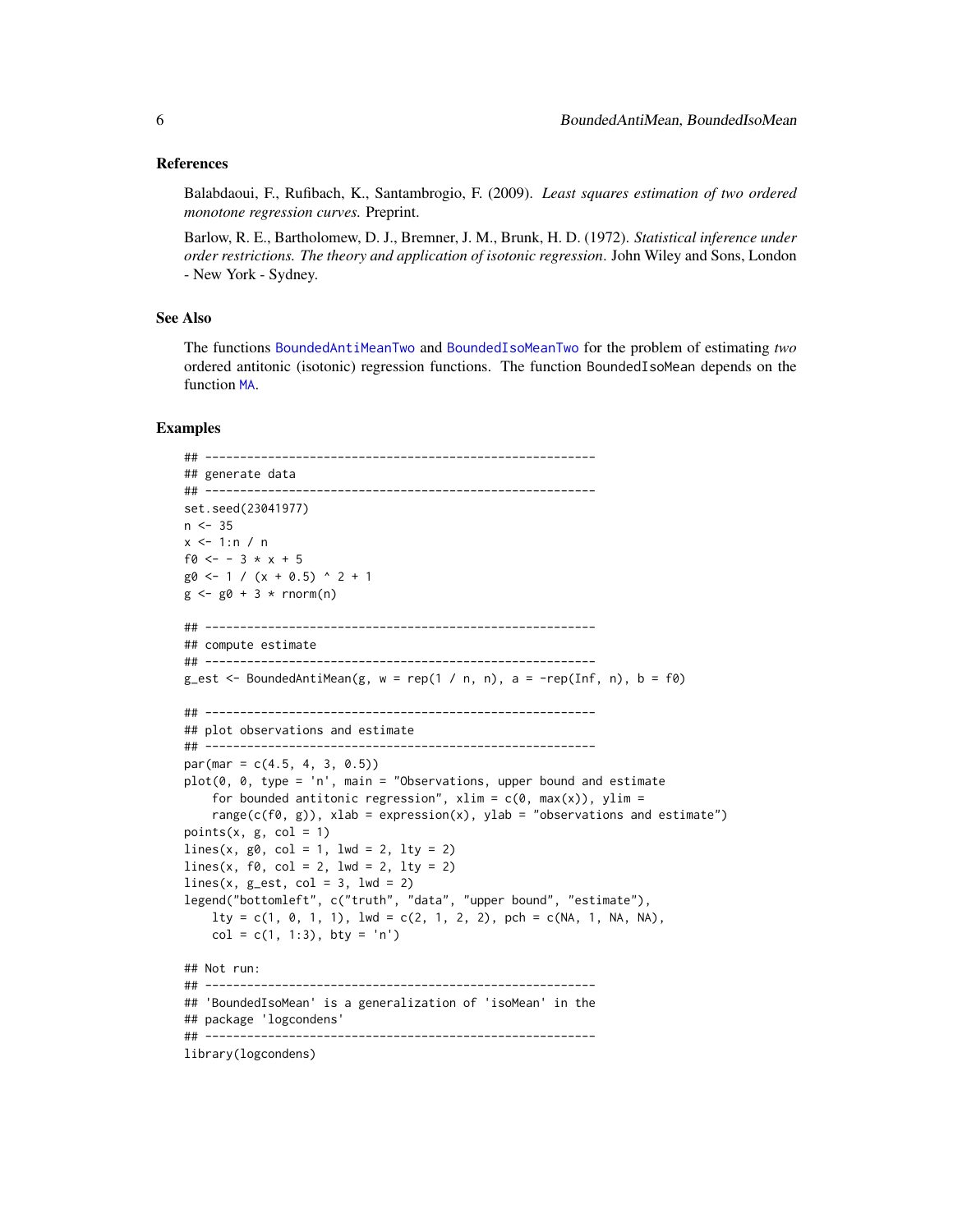# <span id="page-6-0"></span>BoundedAntiMeanTwo, BoundedIsoMeanTwo 7

 $n < -50$  $y \le -$  sort(runif(n, 0, 1)) ^ 2 + rnorm(n, 0, 0.2) isoMean(y,  $w = rep(1 / n, n))$ BoundedIsoMean(y,  $w = rep(1 / n, n)$ ,  $a = -rep(Inf, n)$ ,  $b = rep(Inf, n)$ ) ## End(Not run)

#### BoundedAntiMeanTwo, BoundedIsoMeanTwo

*Compute solution to the problem of two ordered isotonic or antitonic curves*

# <span id="page-6-1"></span>Description

See details below.

# Usage

```
BoundedIsoMeanTwo(g1, w1, g2, w2, K1 = 1000, K2 = 400,
   delta = 10^(-4), errorPrec = 10, output = TRUE)
BoundedAntiMeanTwo(g1, w1, g2, w2, K1 = 1000, K2 = 400,
   delta = 10^(-4), errorPrec = 10, output = TRUE)
```
#### Arguments

| g1             | Vector in $Rn$ , measurements of upper function.                                                                                                                      |
|----------------|-----------------------------------------------------------------------------------------------------------------------------------------------------------------------|
| w1             | Vector in $\mathbb{R}^n$ , weights for upper function.                                                                                                                |
| g <sub>2</sub> | Vector in $Rn$ , measurements of lower function.                                                                                                                      |
| w2             | Vector in $Rn$ , weights for lower function.                                                                                                                          |
| K1             | Upper bound on number of iterations.                                                                                                                                  |
| K <sub>2</sub> | Number of iterations where step length is changed from the inverse of the norm<br>of the subgradient to a <i>diminishing</i> function of the norm of the subgradient. |
| delta          | Upper bound on the error, defines stopping criterion.                                                                                                                 |
| errorPrec      | Computation of stopping criterion is expensive. Therefore, the stopping crite-<br>rion is only evaluated at every error Prec-th iteration of the algorithm.           |
| output         | Should intermediate results be output?                                                                                                                                |

# Details

We consider the problem of estimating two isotonic (antitonic) regression curves  $g_1^{\circ}$  and  $g_2^{\circ}$  under the constraint that  $g_1^{\circ} \leq g_2^{\circ}$ . Given two sets of *n* data points  $y_1, \ldots, y_n$  and  $z_1, \ldots, z_n$  that are observed at (the same) deterministic design points  $x_1, \ldots, x_n$  with weights  $w_{1,i}$  and  $w_{2,i}$ , respectively, the estimates are obtained by minimizing the Least Squares criterion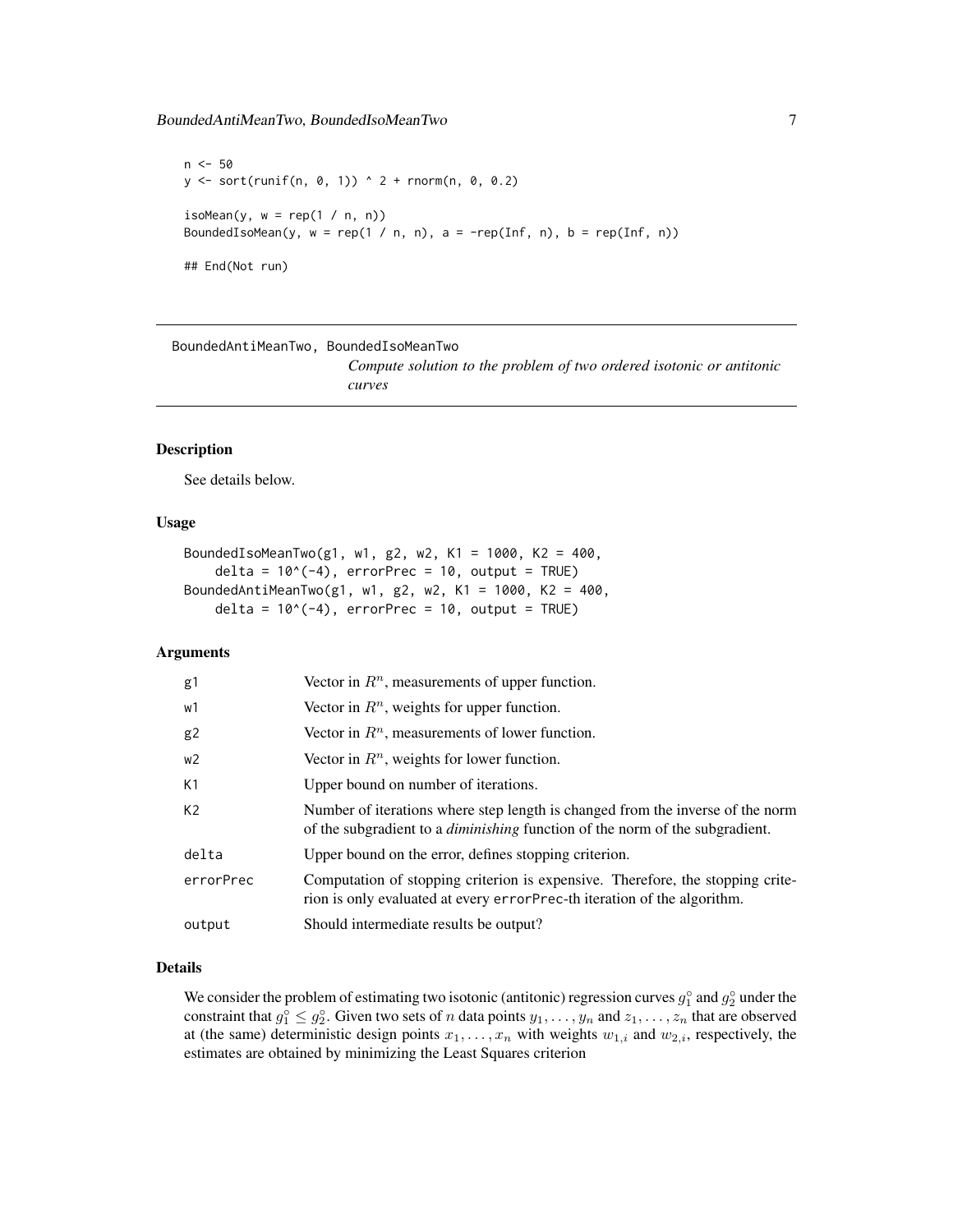$$
L_2(a,b) = \sum_{i=1}^{n} (y_i - a_i)^2 w_{1,i} + \sum_{i=1}^{n} (z_i - b_i)^2 w_{2,i}
$$

<span id="page-7-0"></span>over the class of pairs of vectors  $(a, b)$  such that a and b are isotonic (antitonic) and  $a_i \leq b_i$  for all  $i = 1, \ldots, n$ . The estimates are computed with a projected subgradient algorithm where the projection is calculated using a suitable version of the pool-adjacent-violaters algorithm (PAVA).

The algorithm is implemented for antitonic curves in the function BoundedAntiMeanTwo. The function BoundedIsoMeanTwo solves the same problem for isotonic curves, by simply invoking BoundedAntiMeanTwo and suitably flipping some of the arguments.

# Value

| g1    | The estimated function $\hat{g}_1^{\circ}$ .         |
|-------|------------------------------------------------------|
| g2    | The estimated function $\hat{q}_2^{\circ}$ .         |
| L     | Value of the least squares criterion at the minimum. |
| error | Value of error.                                      |
| k     | Number of iterations performed.                      |
| tau   | Step length at final iteration.                      |

# Author(s)

Fadoua Balabdaoui <fadoua@ceremade.dauphine.fr> <http://www.ceremade.dauphine.fr/~fadoua>

Kaspar Rufibach (maintainer) <kaspar.rufibach@gmail.com> <http://www.kasparrufibach.ch>

Filippo Santambrogio <filippo.santambrogio@math.u-psud.fr > <http://www.math.u-psud.fr/~santambr/>

#### References

Balabdaoui, F., Rufibach, K., Santambrogio, F. (2009). *Least squares estimation of two ordered monotone regression curves.* Preprint.

# See Also

The functions [BoundedAntiMean](#page-3-1) and [BoundedIsoMean](#page-3-1) for the problem of estimating *one* antitonic (isotonic) regression function bounded above and below by *fixed* functions. The function BoundedAntiMeanTwo depends on the functions [BoundedAntiMean](#page-3-1), [bstar\\_n](#page-2-1), [LSfunctional](#page-12-1), and [Subgradient](#page-17-1).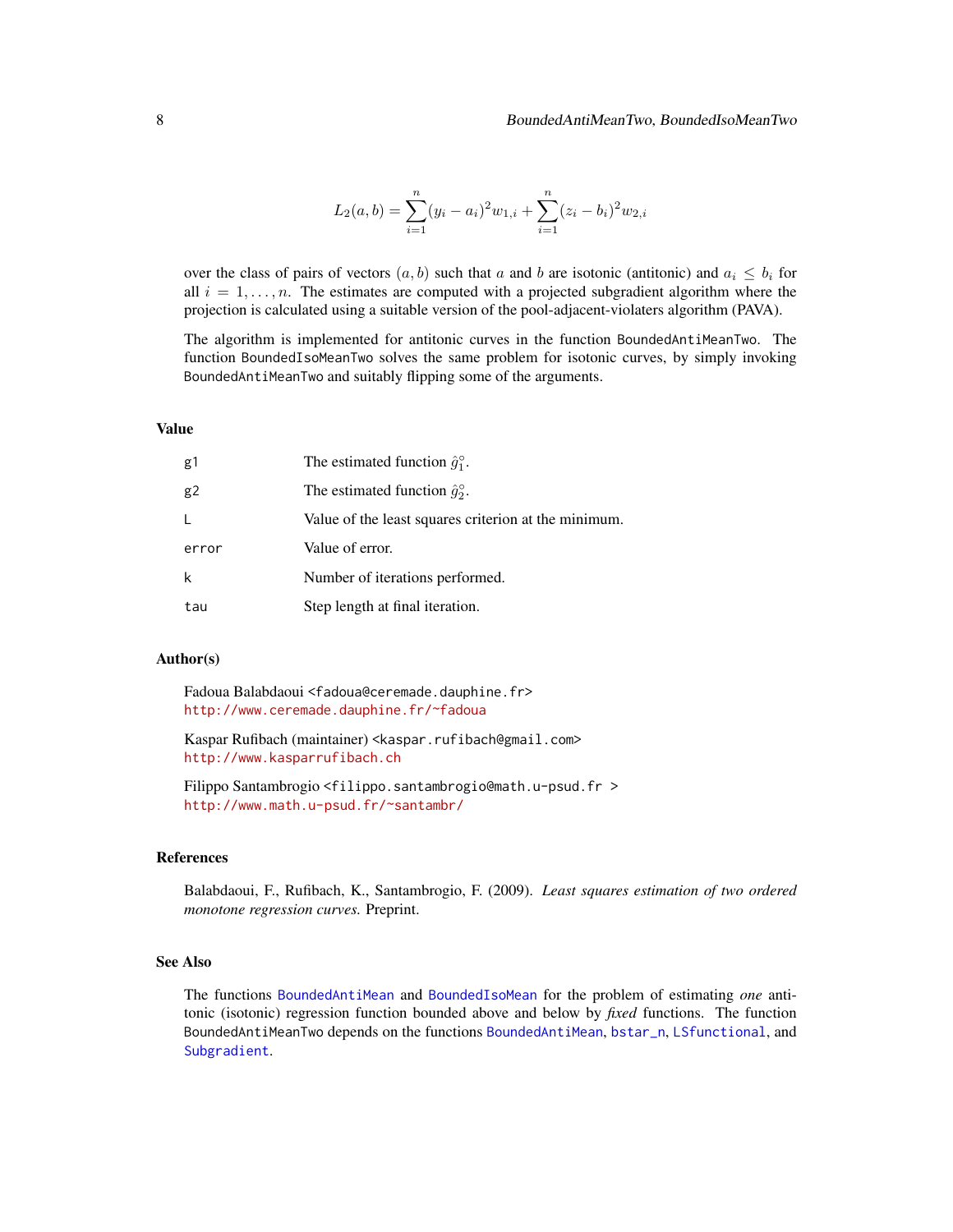# Examples

```
## ========================================================
## The first example uses simulated data
## For the analysis of the mechIng dataset see below
## ========================================================
## --------------------------------------------------------
## initialization
## --------------------------------------------------------
set.seed(23041977)
n <- 100
x < -1:ng1 \le -1 / x^2 + 2g1 \le -g1 + 3 * \text{rnorm}(n)g2 \le -1 / log(x+3) + 2g2 \le -g2 + 4 * rnorm(n)w1 \leftarrow runif(n)w1 <- w1 / sum(w1)
w2 \le- runif(n)
w2 < -w2 / sum(w2)## --------------------------------------------------------
## compute estimates
## --------------------------------------------------------
shor <- BoundedAntiMeanTwo(g1, w1, g2, w2, errorPrec = 20,
   delta = 10^(-10))
## corresponding isotonic problem
shor2 <- BoundedIsoMeanTwo(-g2, w2, -g1, w1, errorPrec = 20,
    delta = 10^(-10))
## the following vectors are equal
shor$g1 - -shor2$g2
shor$g2 - -shor2$g1
## --------------------------------------------------------
## for comparison, compute estimates via cyclical projection
## algorithm due to Dykstra (1983) (isotonic problem)
## --------------------------------------------------------
dykstra1 <- BoundedIsoMeanTwoDykstra(-g2, w2, -g1, w1,
    delta = 10^(-10))
## the following vectors are equal
shor2$g1 - dykstra1$g1
shor2$g2 - dykstra1$g2
## --------------------------------------------------------
## Checking of solution
## --------------------------------------------------------
# This compares the first component of shor$g1 with a^*_1:
c(shor$g1[1], astar_1(g1, w1, g2, w2))
```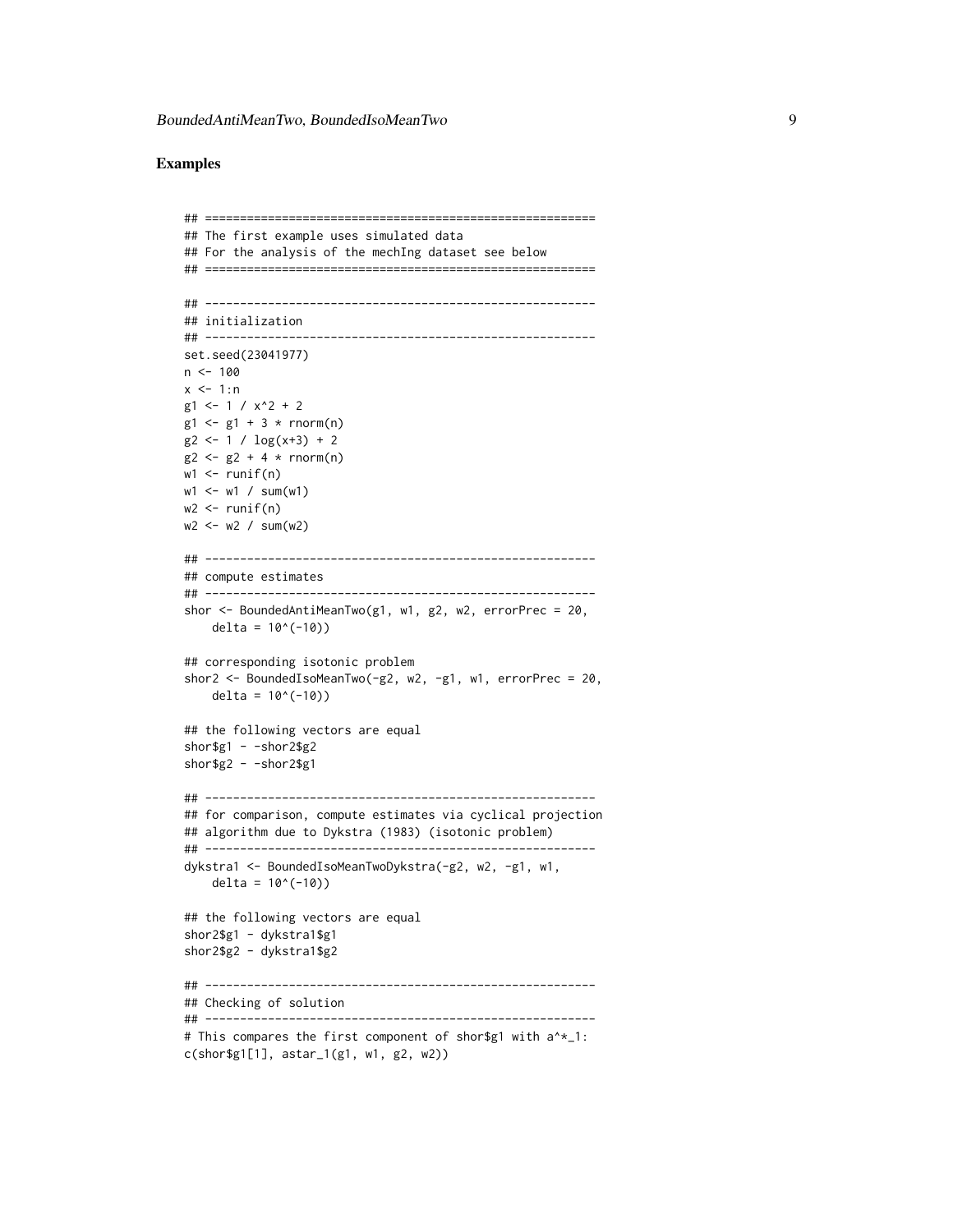```
## --------------------------------------------------------
## plot original functions and estimates
## --------------------------------------------------------
par(mfrow = c(1, 1), mar = c(4.5, 4, 3, 0.5))plot(x, g1, col = 2, main = "Original observations and estimates in problem
two ordered antitonic regression functions", x \lim = c(0, \max(x)), y \lim =range(c(shor$g1, shor$g2, g1, g2)), xlab = expression(x),
ylab = "measurements and estimates")
points(x, g2, col = 3)
lines(x, short\1 + 0.01, col = 2, type = 's', lwd = 2)
lines(x, short\ - 0.01, col = 3, type = 's', lwd = 2)legend("bottomleft", c(expression("upper estimated function g"[1]*"*"),
    expression("lower estimated function g''[2]*"*")), lty = 1, col = 2:3,
    lwd = 2, bty = "n")## ========================================================
## Analysis of the mechIng dataset
## ========================================================
## --------------------------------------------------------
## input data
## --------------------------------------------------------
data(mechIng)
x <- mechIng$x
n \leftarrow length(x)g1 <- mechIng$g1
g2 <- mechIng$g2
w1 <- rep(1, n)
w2 < - w1## --------------------------------------------------------
## compute unordered estimates
## --------------------------------------------------------
g1_pava <- BoundedIsoMean(y = g1, w = w1, a = NA, b = NA)
g2_pava <- BoundedIsoMean(y = g2, w = w2, a = NA, b = NA)
## --------------------------------------------------------
## compute estimates via cyclical projection algorithm due to
## Dysktra (1983)
## --------------------------------------------------------
dykstra1 <- BoundedIsoMeanTwoDykstra(g1, w1, g2, w2,
    delta = 10^{\circ}-10, output = TRUE)
## --------------------------------------------------------
## compute smoothed versions
## --------------------------------------------------------
g1_mon <- dykstra1$g1
g2_mon <- dykstra1$g2
kernel \leq function(x, X, h, Y){
   tmp \leq -\text{dnorm}((x - X) / h)
```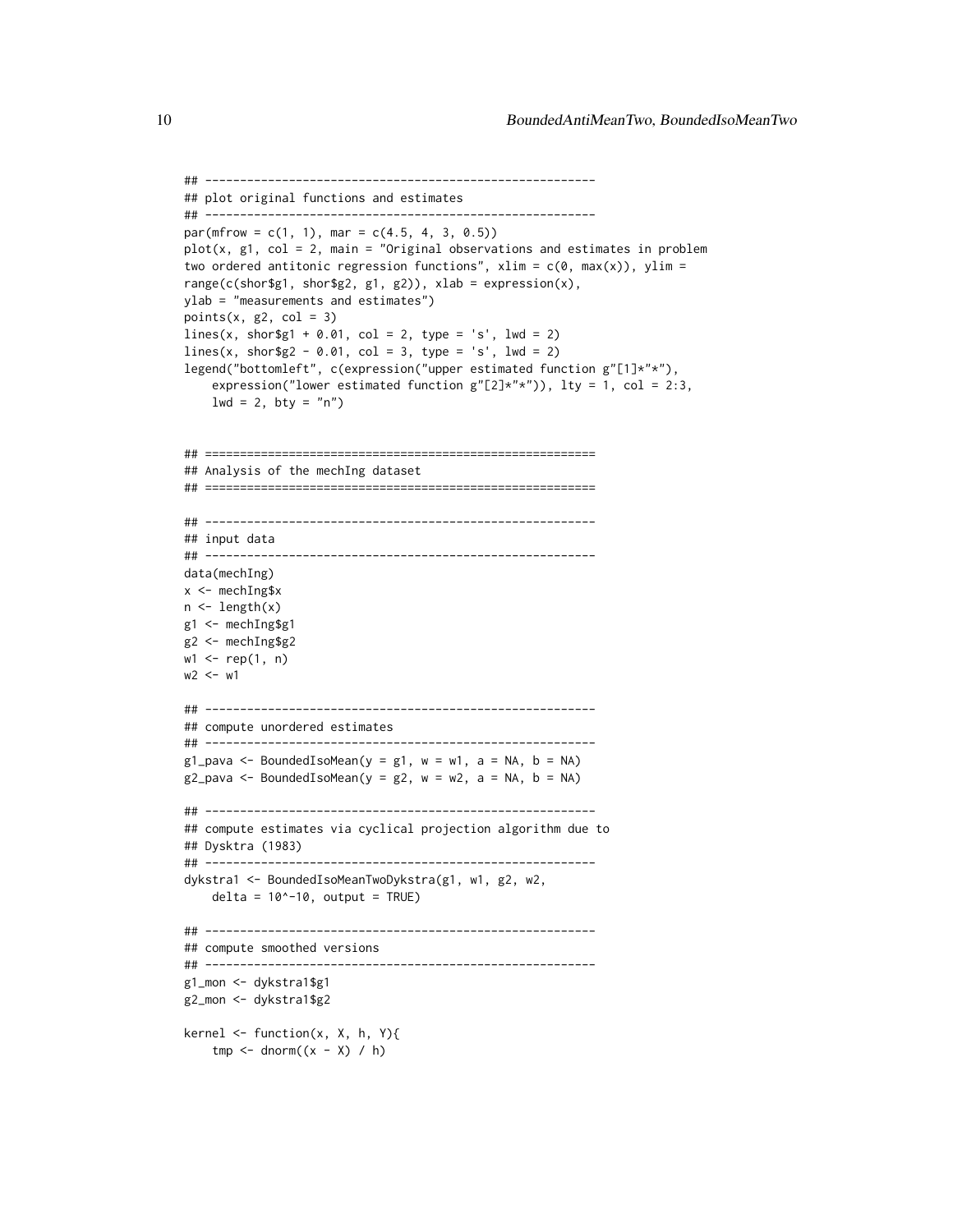```
res \leq sum(Y \star tmp) / sum(tmp)
    return(res)
    }
h \le -0.1 * n^(-1/5)g1_smooth <- rep(NA, n)
g2_smooth <- g1_smooth
for (i in 1:n){
    g1_smooth[i] <- kernel(x[i], X = x, h, g1_mon)
    g2_smooth[i] <- kernel(x[i], X = x, h, g2_mon)
}
## --------------------------------------------------------
## plot original functions and estimates
## --------------------------------------------------------
par(mfrow = c(2, 1), oma = c(0, 0, 2, 0), mar = c(4.5, 4, 2, 0.5),cex.main = 0.8, las = 1)
plot(0, 0, type = 'n', xlim = c(0, max(x)), ylim =range(c(g1, g2, g1_mon, g2_mon)), xlab = "x", ylab =
    "measurements and estimates", main = "ordered antitonic estimates")
points(x, g1, col = grey(0.3), pch = 20, cex = 0.8)points(x, g2, col = grey(0.6), pch = 20, cex = 0.8)lines(x, g1_mon + 0.1, col = 2, type = 's', lwd = 3)lines(x, g2_mon - 0.1, col = 3, type = 's', lwd = 3)legend(0.2, 10, c(expression("upper isotonic function g"[1]*"*"),
    expression("lower isotonic function g''[2]*"*")), lty = 1, col = 2:3,
    lwd = 3, bty = "n")plot(0, 0, type = 'n', xlim = c(0, max(x)), ylim =range(c(g1, g2, g1_mon, g2_mon)), xlab = "x", ylab = "measurements and
    estimates", main = "smoothed ordered antitonic estimates")
points(x, g1, col = grey(0.3), pch = 20, cex = 0.8)points(x, g2, col = grey(0.6), pch = 20, cex = 0.8)lines(x, g1_smooth + 0.1, col = 2, type = 's', lwd = 3)
lines(x, g2_smooth - 0.1, col = 3, type = 's', lwd = 3)
legend(0.2, 10, c(expression("upper isotonic smoothed function "*tilde(g)[1]*"*"),
    expression("lower isotonic smoothed function "*tilde(g)[2]*"*")),
    lty = 1, col = 2:3, lwd = 3, bty = "n")par(cex.main = 1)title("Original observations and estimates in mechanical engineering example",
    line = 0, outer = TRUE)
```
<span id="page-10-1"></span>BoundedIsoMeanTwoDykstra

*Compute solution to the problem of two ordered isotonic or antitonic curves*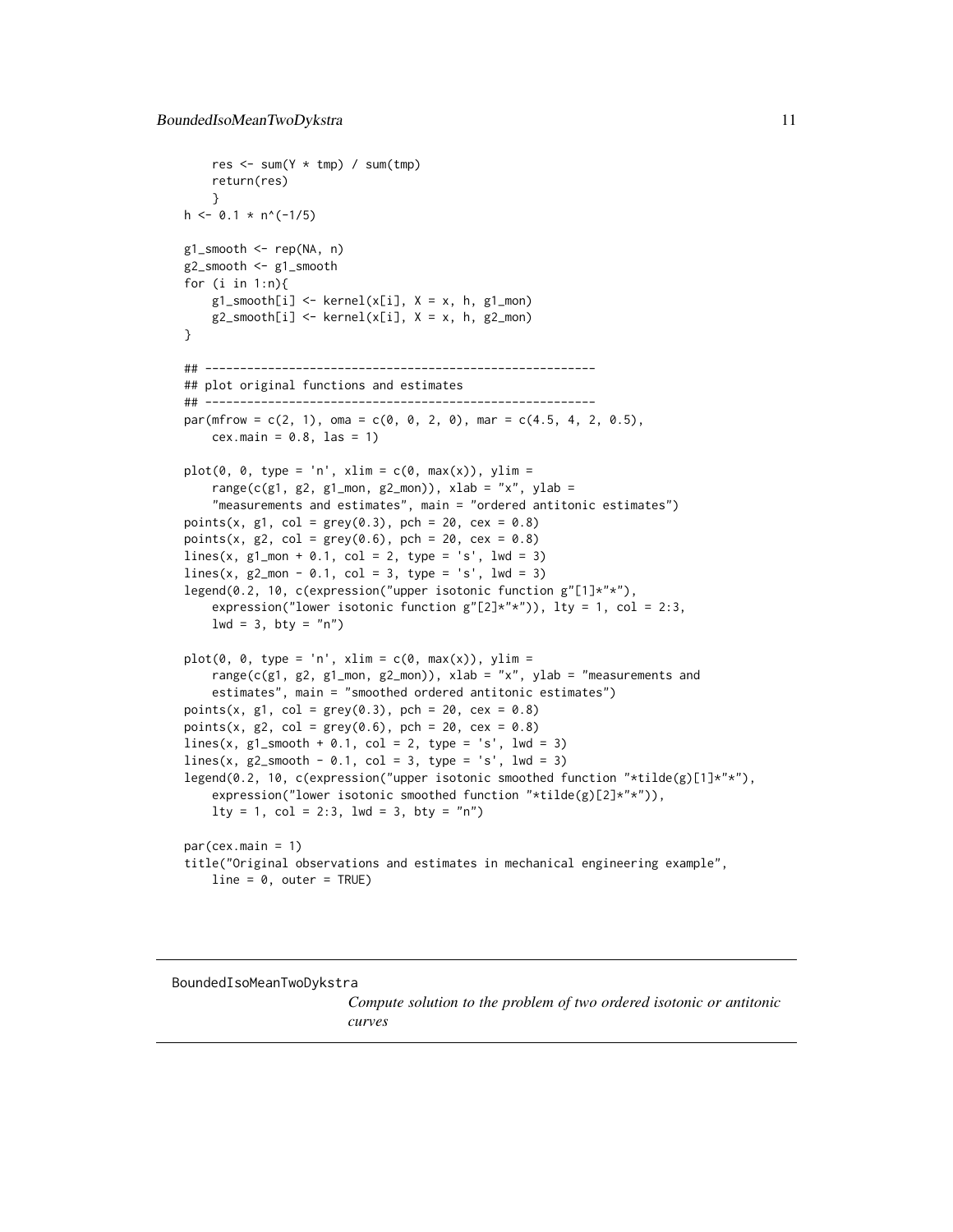See details below.

#### Usage

```
BoundedIsoMeanTwoDykstra(g1, w1, g2, w2, K1 = 1000,
   delta = 10^(-8), output = TRUE)
```
### Arguments

| g1             | Vector in $Rn$ , measurements of upper function.      |
|----------------|-------------------------------------------------------|
| w1             | Vector in $Rn$ , weights for upper function.          |
| g2             | Vector in $Rn$ , measurements of lower function.      |
| W <sup>2</sup> | Vector in $Rn$ , weights for lower function.          |
| K1             | Upper bound on number of iterations.                  |
| delta          | Upper bound on the error, defines stopping criterion. |
| output         | Should intermediate results be output?                |

# Details

See BoundedIsoMeanTwo for a description of the problem. This function computes the estimates via Dykstra's (see Dykstra, 1983) cyclical projection algorithm.

The algorithm is implemented for isotonic curves.

# Value

| g1    | The estimated function $\hat{q}_1^{\circ}$ .                     |
|-------|------------------------------------------------------------------|
| g2    | The estimated function $\hat{g}_2^{\circ}$ .                     |
|       | Value of the least squares criterion at the minimum.             |
| error | Value of error (norm of difference two consecutive projections). |
| k     | Number of iterations performed.                                  |

# Warning

Note that we have chosen a very simply stopping criterion here, namely the algorithm stops if the norm of two consecutive projections is smaller than  $\delta$ . If n is very small, it may happen that two consecutive projections are equal although  $L$  is not yet minimal (note that this typically happens if  $g1 = g2$ ). If that is the case, we suggest to set  $\delta < 0$  and let the algorithm run a sufficient number of iterations (specified by K1) to verify that the least squares criterion value can not be decreased anymore.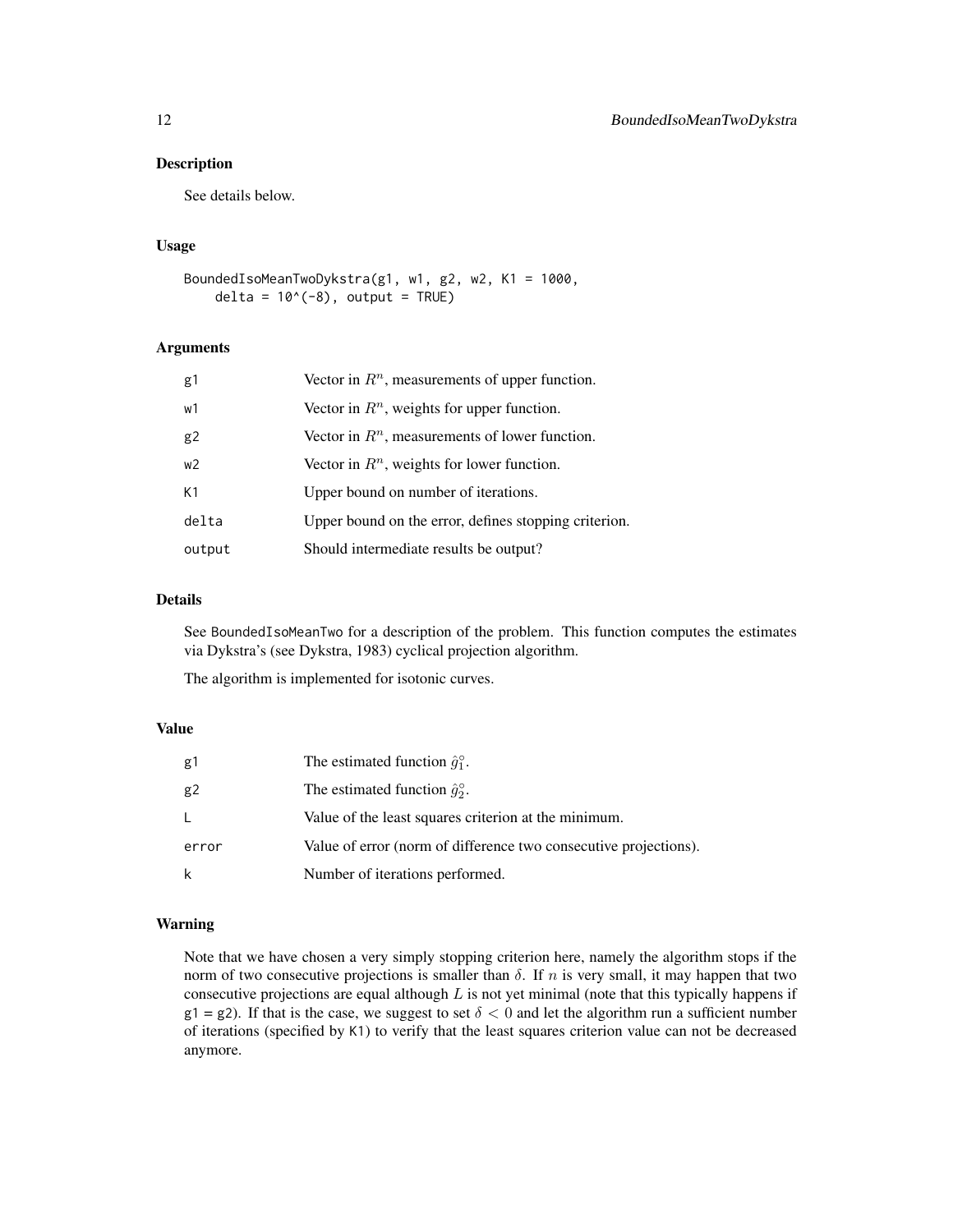#### <span id="page-12-0"></span>disp that is a state of the contract of the contract of the contract of the contract of the contract of the contract of the contract of the contract of the contract of the contract of the contract of the contract of the co

# Author(s)

Fadoua Balabdaoui <fadoua@ceremade.dauphine.fr> <http://www.ceremade.dauphine.fr/~fadoua>

Kaspar Rufibach (maintainer) <kaspar.rufibach@gmail.com> <http://www.kasparrufibach.ch>

Filippo Santambrogio <filippo.santambrogio@math.u-psud.fr > <http://www.math.u-psud.fr/~santambr/>

# References

Balabdaoui, F., Rufibach, K., Santambrogio, F. (2009). *Least squares estimation of two ordered monotone regression curves.* Preprint.

Dykstra, R.L. (1983). An Algorithm for Restricted Least Squares Regression. *J. Amer. Statist. Assoc.*, 78, 837–842.

# See Also

The functions [BoundedAntiMean](#page-3-1) and [BoundedIsoMean](#page-3-1) for the problem of estimating *one* antitonic (isotonic) regression function bounded above and below by *fixed* functions. The function BoundedAntiMeanTwoDykstra depends on the functions discussed in [minK](#page-16-1).

#### Examples

## examples are provided in the help file of the main function of this package: ?BoundedIsoMeanTwo

disp *Function to display numbers in outputs*

## Description

Function that facilitates output of numbers

<span id="page-12-1"></span>

| LSfunctional | Compute least squares criterion for two ordered isotonic regression |
|--------------|---------------------------------------------------------------------|
|              | functions                                                           |

# Description

Computes the value of the least squares criterion in the problem of two ordered isotonic regression functions.

#### Usage

LSfunctional(f1, g1, w1, f2, g2, w2)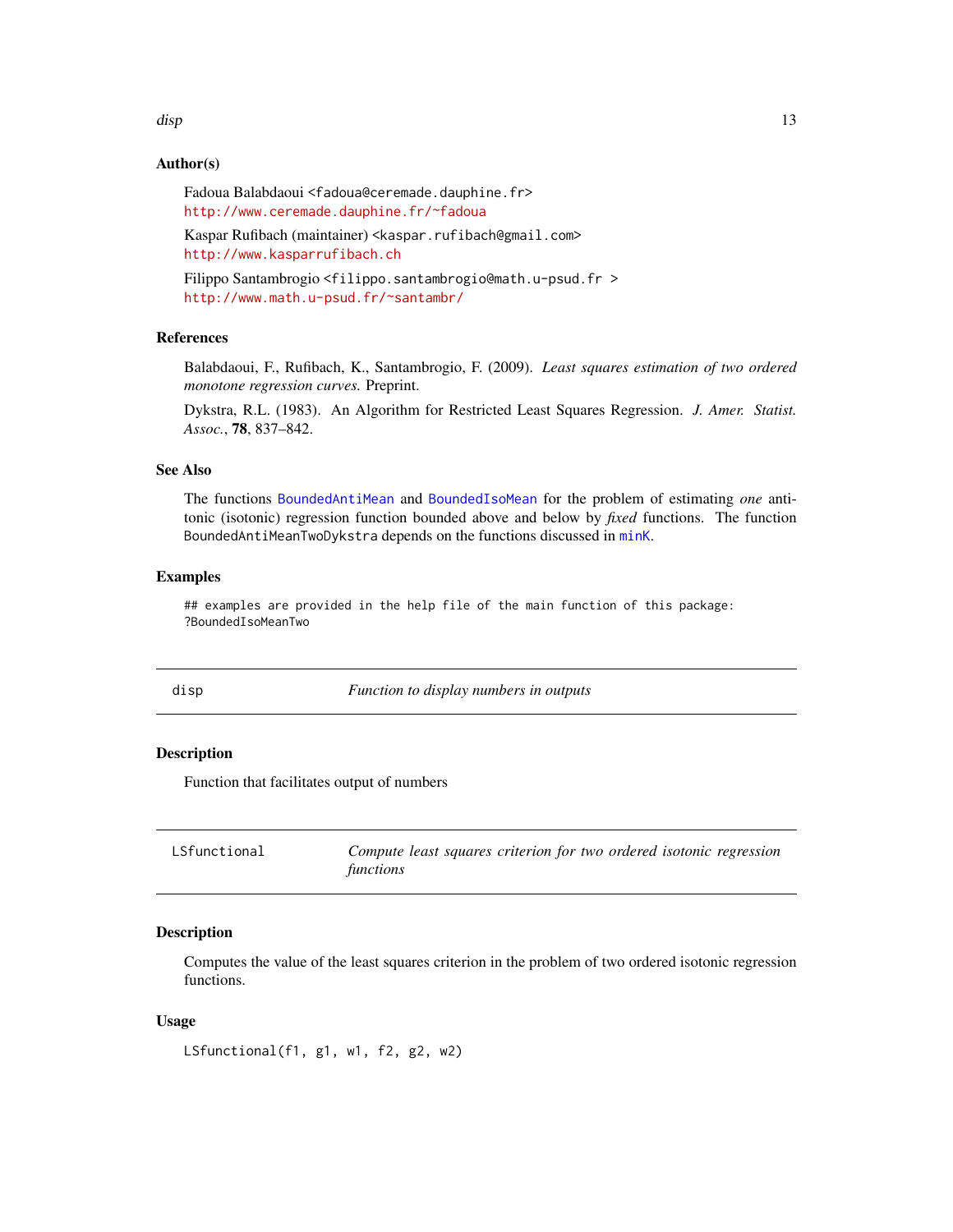# <span id="page-13-0"></span>Arguments

| f1             | Vector in $Rn$ , specifies values of upper function at which criterion should be<br>evaluated. |
|----------------|------------------------------------------------------------------------------------------------|
| g1             | Vector in $Rn$ , measurements of upper function.                                               |
| w1             | Vector in $Rn$ , weights for upper function.                                                   |
| f2             | Vector in $Rn$ , specifies values of lower function at which criterion should be<br>evaluated. |
| g <sub>2</sub> | Vector in $Rn$ , measurements of lower function.                                               |
| w2             | Vector in $Rn$ , weights for lower function.                                                   |

# Details

This function simply computes for the above vectors

$$
L(f1, f2) = \sum_{i=1}^{n} w1_i(f1_i - g1_i)^2 + \sum_{i=1}^{n} w2_i(f2_i - g2_i)^2.
$$

# Author(s)

Fadoua Balabdaoui <fadoua@ceremade.dauphine.fr> <http://www.ceremade.dauphine.fr/~fadoua>

Kaspar Rufibach (maintainer) <kaspar.rufibach@gmail.com> <http://www.kasparrufibach.ch>

Filippo Santambrogio <filippo.santambrogio@math.u-psud.fr > <http://www.math.u-psud.fr/~santambr/>

# References

Balabdaoui, F., Rufibach, K., Santambrogio, F. (2009). *Least squares estimation of two ordered monotone regression curves.* Preprint.

# See Also

This function is used by [BoundedAntiMeanTwo](#page-6-1).

<span id="page-13-1"></span>

MA *Compute bounded weighted average*

# Description

This function computes the bounded weighted mean for any subset of indices.

#### Usage

 $MA(g, w, A = NA, a, b)$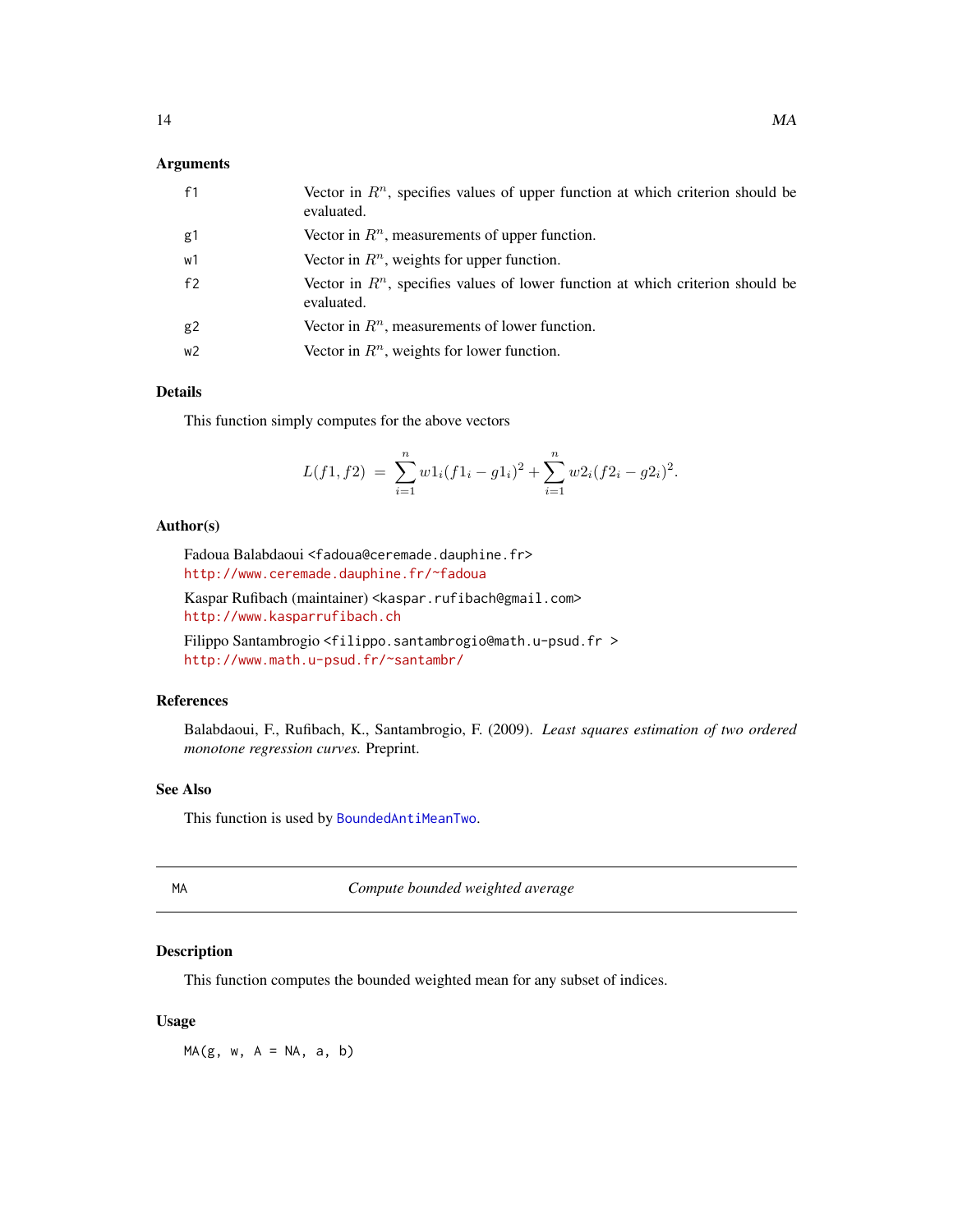# <span id="page-14-0"></span>Arguments

| g | Vector in $Rn$ of measurements.                                                          |
|---|------------------------------------------------------------------------------------------|
| W | Vector in $R^n$ of weights.                                                              |
| A | Subset of 1:n, denoting the subsets of the above vectors to compute the average<br>with. |
| a | Vector in $Rn$ that gives lower bound.                                                   |
| b | Vector in $Rn$ that gives upper bound.                                                   |

# Details

This function computes the bounded average

 $MA[A] = \max{\min{Av[A], \min_{x \in A} b(x)}, \max_{x \in A} a(x)},$ 

see Balabdaoui et al. (2009) for details.

# Value

The bounded weighted average is returned.

# Author(s)

Fadoua Balabdaoui <fadoua@ceremade.dauphine.fr> <http://www.ceremade.dauphine.fr/~fadoua>

Kaspar Rufibach (maintainer) <kaspar.rufibach@gmail.com> <http://www.kasparrufibach.ch>

Filippo Santambrogio <filippo.santambrogio@math.u-psud.fr > <http://www.math.u-psud.fr/~santambr/>

# References

Balabdaoui, F., Rufibach, K., Santambrogio, F. (2009). *Least squares estimation of two ordered monotone regression curves.* Preprint.

# See Also

This function is used by [BoundedIsoMean](#page-3-1).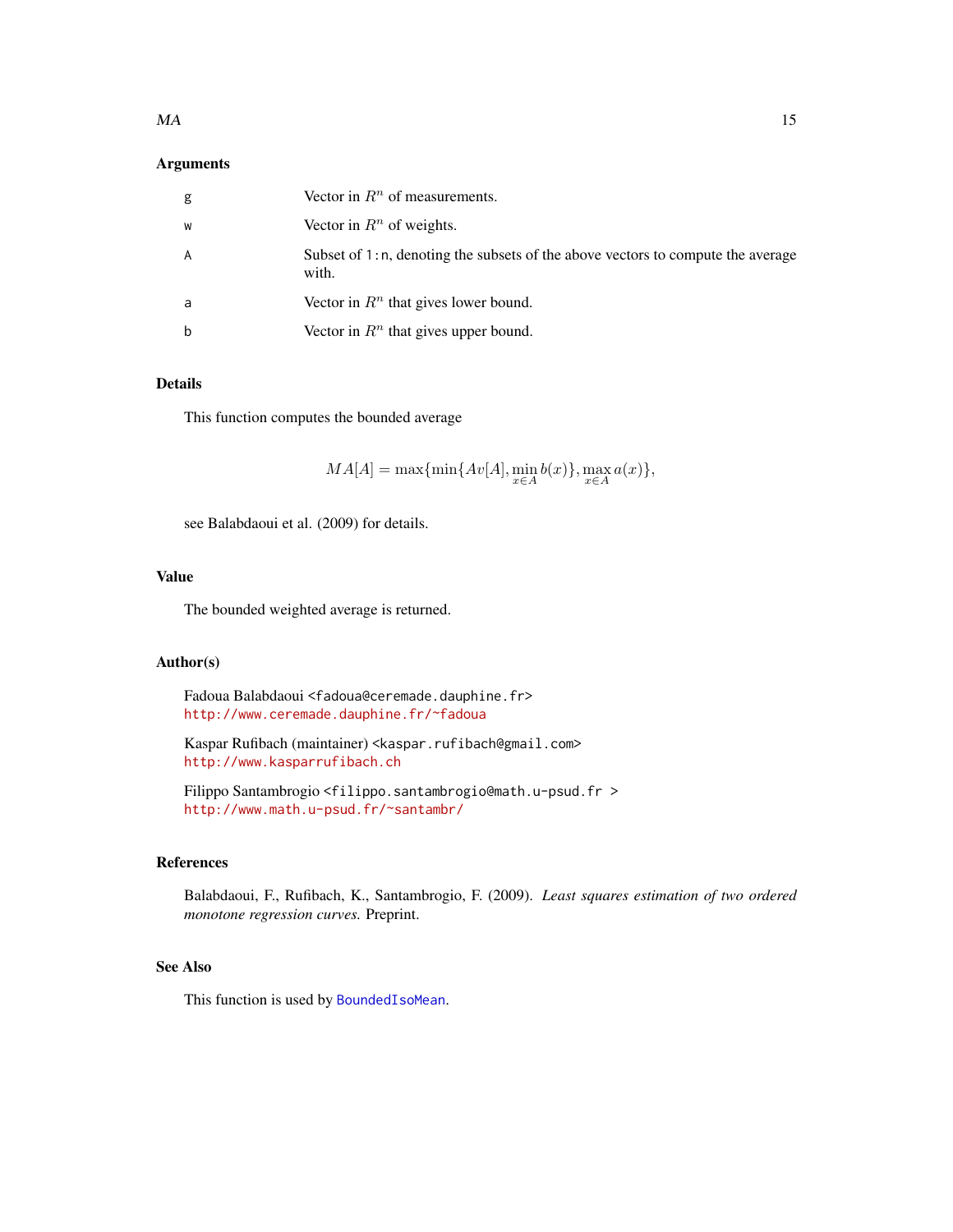<span id="page-15-0"></span>

Dataset that contains the data analyzed in Balabdaoui et al. (2009).

# Usage

data(mechIng)

# Format

A data frame with 1495 observations on the following 3 variables.

- x Location of measurements.
- g1 Measurements of the upper isotonic curve.
- g2 Measurements of the lower isotonic curve.

# Details

In Balabdaoui et al. (2009), ordered isotonic regression is illustrated using stress-strain curves from dynamical material tests.

## Source

The data was taken from Shim and Mohr (2009).

# References

Balabdaoui, F., Rufibach, K., Santambrogio, F. (2009). *Least squares estimation of two ordered monotone regression curves.* Preprint.

Shim, J. and Mohr, D. (2009). Using split Hopkinson pressure bars to perform large strain compression tests on polyurea at low, intermediate and high strain rates. *International Journal of Impact Engineering*, 36(9), 1116–1127.

# See Also

See the examples in [BoundedIsoMeanTwo](#page-6-1) for the analysis of this data.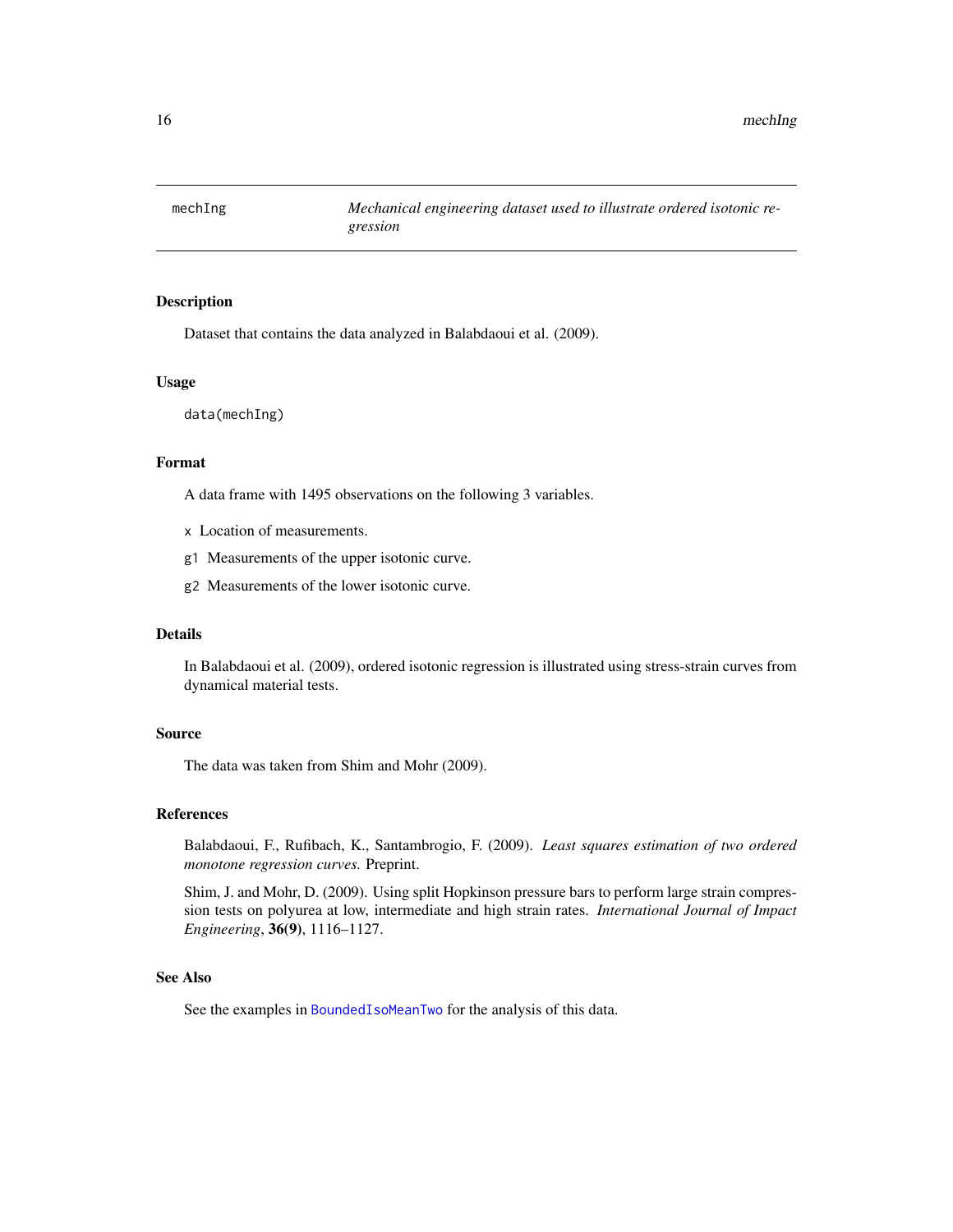<span id="page-16-2"></span><span id="page-16-1"></span><span id="page-16-0"></span>

Internal functions for Dykstra's algorithm to compute bounded monotone regression estimates.

# Details

These functions are not intended to be called by the user.

- [minK1](#page-16-2)Compute projection of  $(a, b)$  on the set  $\{(a, b) : a$  is increasing.}.
- [minK2](#page-16-2)Compute projection of  $(a, b)$  on the set  $\{(a, b) : b$  is increasing.}.
- [minK3](#page-16-2)Compute projection of  $(a, b)$  on the set  $\{(a, b) : a \leq b\}.$

# Author(s)

Fadoua Balabdaoui <fadoua@ceremade.dauphine.fr> <http://www.ceremade.dauphine.fr/~fadoua>

Kaspar Rufibach (maintainer) <kaspar.rufibach@gmail.com> <http://www.kasparrufibach.ch>

Filippo Santambrogio <filippo.santambrogio@math.u-psud.fr > <http://www.math.u-psud.fr/~santambr/>

# References

Balabdaoui, F., Rufibach, K., Santambrogio, F. (2009). *Least squares estimation of two ordered antitonic regression curves.* Preprint.

Dykstra, R.L. (1983). An Algorithm for Restricted Least Squares Regression. *J. Amer. Statist. Assoc.*, 78, 837–842.

#### See Also

This functions are used by [BoundedIsoMeanTwoDykstra](#page-10-1).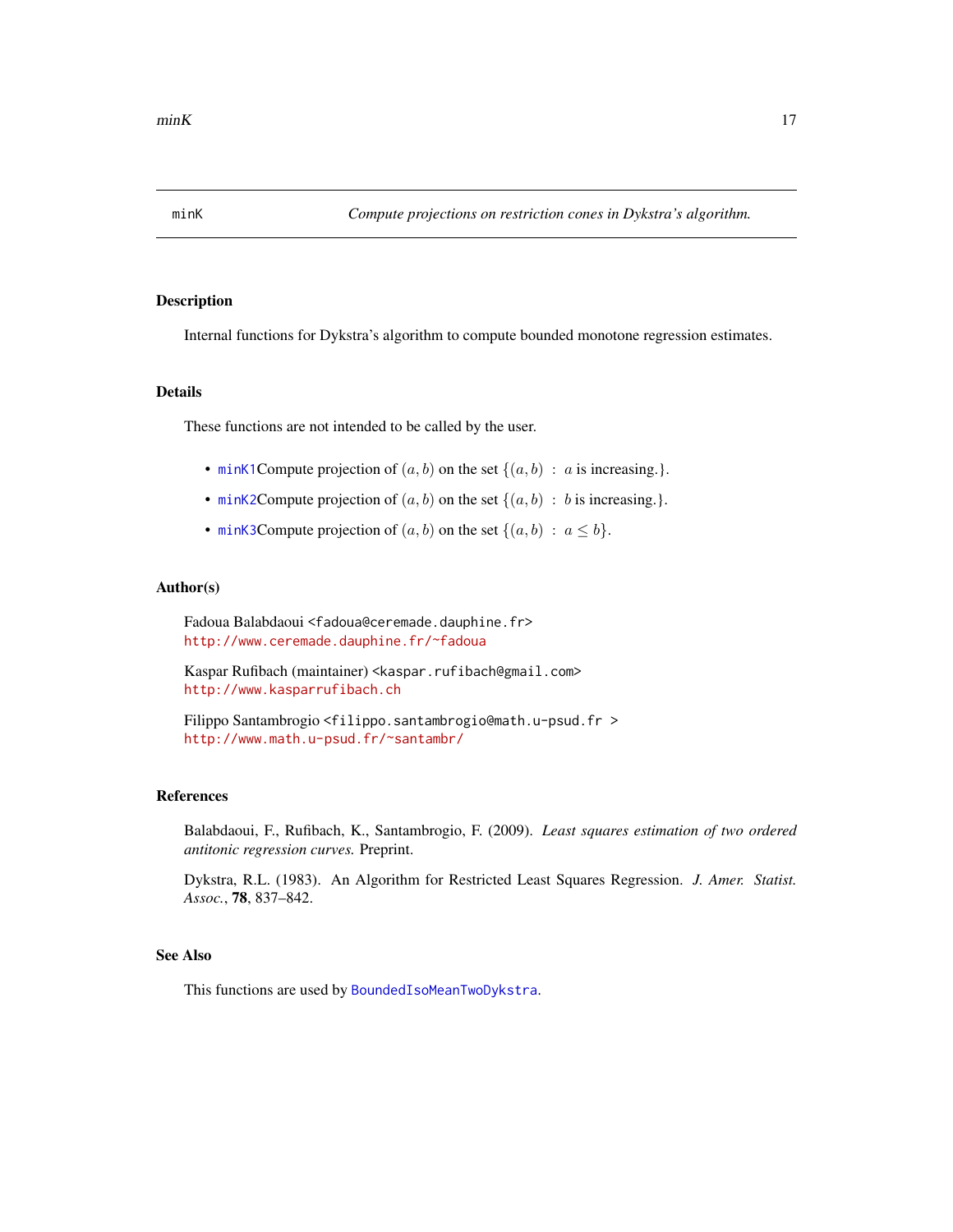<span id="page-17-1"></span><span id="page-17-0"></span>

This function computes a subgradient of the function Ψ.

# Usage

Subgradient(b, g1, w1, g2, w2, B, Gsi)

# Arguments

| $\mathsf b$    | Vector in $R^{n-1}$ at which subgradient should be computed.                                              |
|----------------|-----------------------------------------------------------------------------------------------------------|
| g1             | Vector in $Rn$ , measurements of upper function.                                                          |
| w1             | Vector in $Rn$ , weights for upper function.                                                              |
| g <sub>2</sub> | Vector in $Rn$ , measurements of lower function.                                                          |
| w <sub>2</sub> | Vector in $\mathbb{R}^n$ , weights for lower function.                                                    |
| B              | Value of $b_n^*$ .                                                                                        |
| Gsi            | Matrix in $R^{n \times n}$ that contains the quantities $G_{s,i}$ defined in Balabdaoui et al.<br>(2009). |

# Value

The subgradient at  $b$ .

## Author(s)

Fadoua Balabdaoui <fadoua@ceremade.dauphine.fr> <http://www.ceremade.dauphine.fr/~fadoua>

Kaspar Rufibach (maintainer) <kaspar.rufibach@gmail.com> <http://www.kasparrufibach.ch>

Filippo Santambrogio <filippo.santambrogio@math.u-psud.fr > <http://www.math.u-psud.fr/~santambr/>

# References

Balabdaoui, F., Rufibach, K., Santambrogio, F. (2009). *Least squares estimation of two ordered antitonic regression curves.* Preprint.

#### See Also

This function is used by [BoundedAntiMeanTwo](#page-6-1).